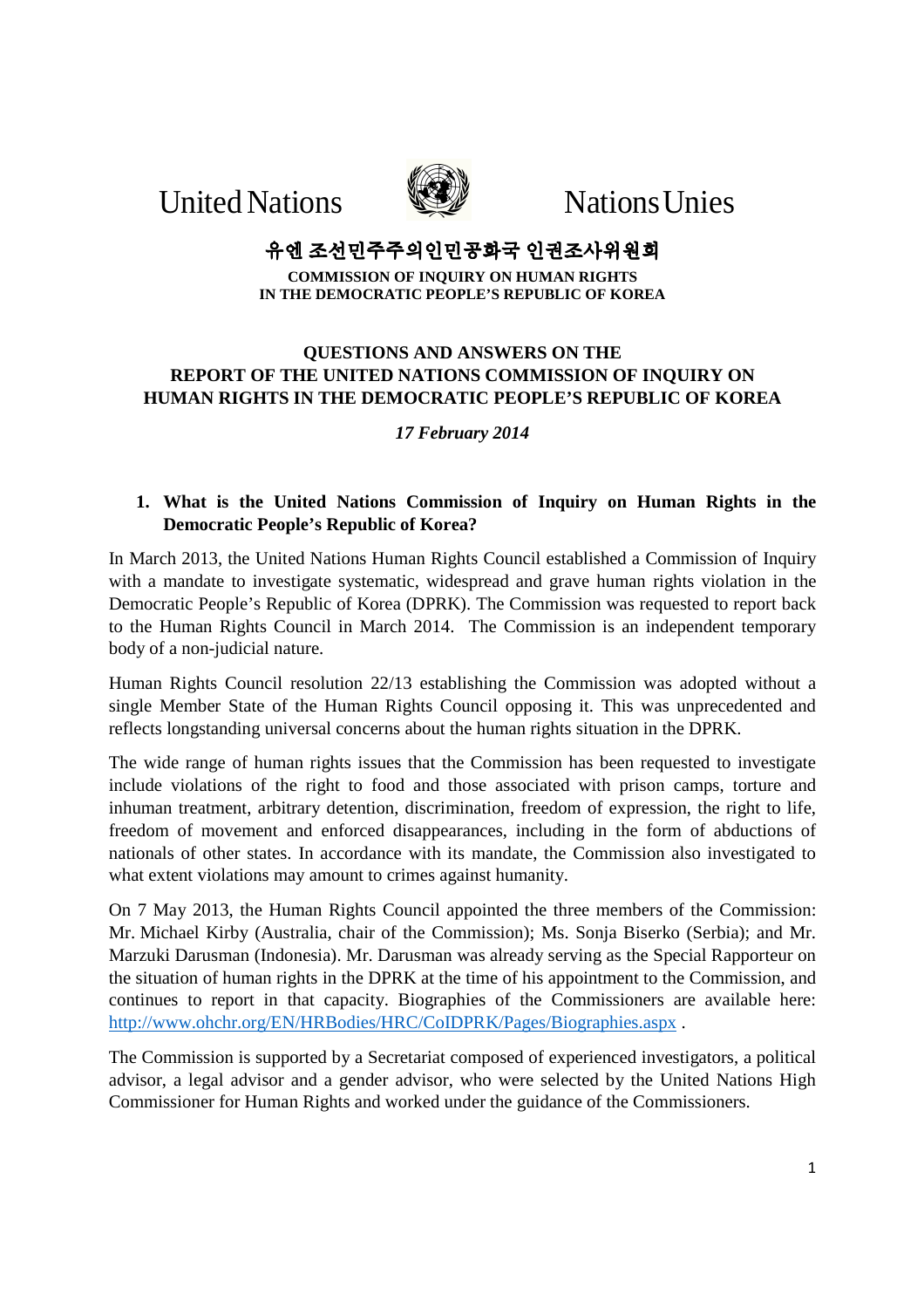## **2. Where can the findings of the Commission be found?**

The Commission's principal findings are summarized in the Commission's main report to the Human Rights Council (United Nations Document number: A/HRC/25/63). The report also provides recommendations to the DPRK, other States and the international community.

More detailed findings, including excerpts of witness testimony and illustrative individual cases, are provided in a comprehensive 372-page document (United Nations Document number: A/HRC/25/CRP.1).

Both documents can be downloaded from the Commission's webpage: www.ohchr.org/EN/HRBodies/HRC/CoIDPRK

#### **3. How can the Commission's findings be summarized?**

The Commission finds that systematic, widespread and gross human rights violations have been, and are being, committed by the Democratic People's Republic of Korea. These include:

- arbitrary detention, torture, executions and enforced disappearance to political prison camps;
- violations of the freedoms of thought, expression and religion;
- discrimination on the basis of State-assigned social class, gender, and disability;
- violations of the freedom of movement and residence, including the right to leave one's own country;
- violations of the right to food and related aspects of the right to life ; and
- enforced disappearance of persons from other countries, including through international abductions.

In light of the gravity, scale and level of organization of these violations, the Commission concludes that crimes against humanity have been committed by officials of the Democratic People's Republic of Korea, pursuant to policies established at the highest level of the State. These crimes against humanity entail extermination, murder, enslavement, torture, imprisonment, rape, forced abortions and other sexual violence, persecution on political, religious, racial and gender grounds, the forcible transfer of populations, the enforced disappearance of persons and the inhumane act of knowingly causing prolonged starvation. The Commission also reports that crimes against humanity are ongoing in the Democratic People's Republic of Korea because the policies, institutions and patterns of impunity that lie at their heart remain in place.

The Commission concludes that the gravity, scale and nature of the violations committed by the Democratic People's Republic of Korea reveal a state that does not have any parallel in the contemporary world. The Democratic People's Republic of Korea can be characterized as a totalitarian state that does not content itself with ensuring the authoritarian rule of a small group of people, but seeks to dominate every aspect of its citizens' lives and terrorizes them from within.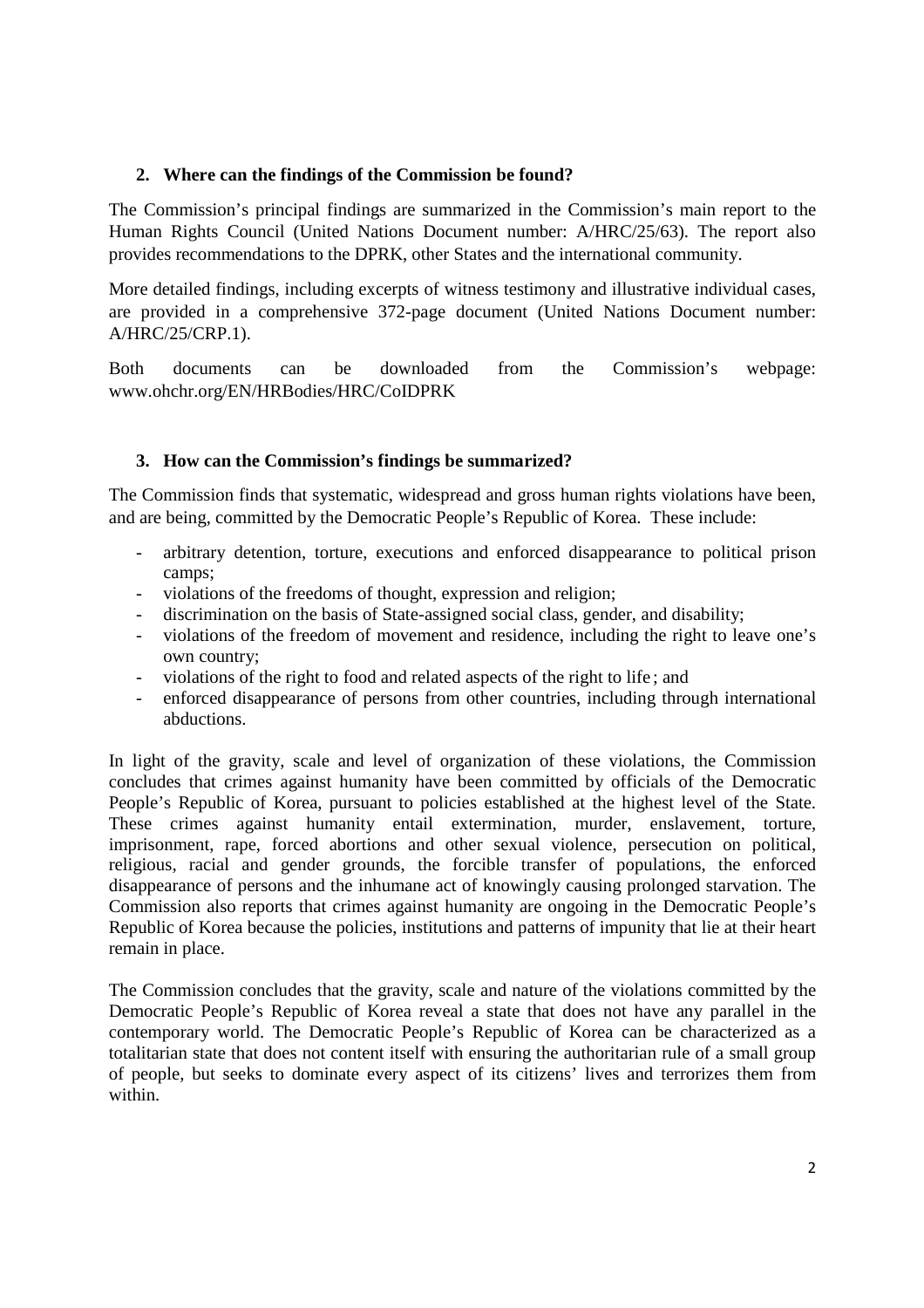## **4. Who are the victims of crimes against humanity?**

The Commission finds that crimes against humanity target anyone considered to pose a threat to the political system and leadership of the Democratic People's Republic of Korea. The primary targets are:

- the estimated 80,000-120,000 inmates of the DPRK's political prison camps;
- inmates of other prisons, including political prisoners among them;
- persons who try to flee the DPRK, in particular persons forcibly repatriated by China;
- Christians and other religious believers; and
- other people considered to introduce subversive influences (e.g. importers of foreign movies or DPRK citizens who have contact with nationals of the Republic of Korea).

In addition, the Commission finds that crimes against humanity have been committed by starving populations, particularly during the 1990s. These crimes arose from decisions and policies violating the right to food and other human rights, which were adopted in full awareness that such decisions would exacerbate starvation and related deaths of much of the population. They were adopted for the purposes of preserving the current political system, in particular by prioritizing those believed to be crucial for the survival of the system over those deemed to be expendable. The Commission remains concerned that some of the policies that have led to the crimes against humanity of starvation are still in place.

The Commission also finds that crimes against humanity are being committed against a large number of persons from the Republic of Korea, Japan and other countries who were abducted or denied repatriation, in order to gain labour and other skills in what the DPRK considered a struggle for supremacy on the Korean peninsula. Almost all of these people continue to be victims of enforced disappearances. The DPRK has never disavowed the practice of international abductions. The Commission's findings detail recent abductions carried out by DPRK agents on Chinese territory, which have targeted nationals of China, the Republic of Korea, the DPRK, and, in at least one case, a former Japanese citizen.

#### **5. Who is accountable, in particular, for crimes against humanity?**

The Commission finds that the main perpetrators of human rights violations and crimes against humanity are officials of the State Security Department, the Ministry of People's Security, the Korean People's Army, the Office of the Public Prosecutor, the judiciary and the Workers' Party of Korea. These officials are acting under the effective control of the leadership organs of the Workers' Party of Korea, the National Defence Commission and the Supreme Leader of the Democratic People's Republic of Korea.

Former officials of the DPRK testified before the Commission about a number of instances and operations, in which gross human rights violations that formed part of patterns entailing crimes against humanity, were apparently directly ordered from the level of the Supreme Leader.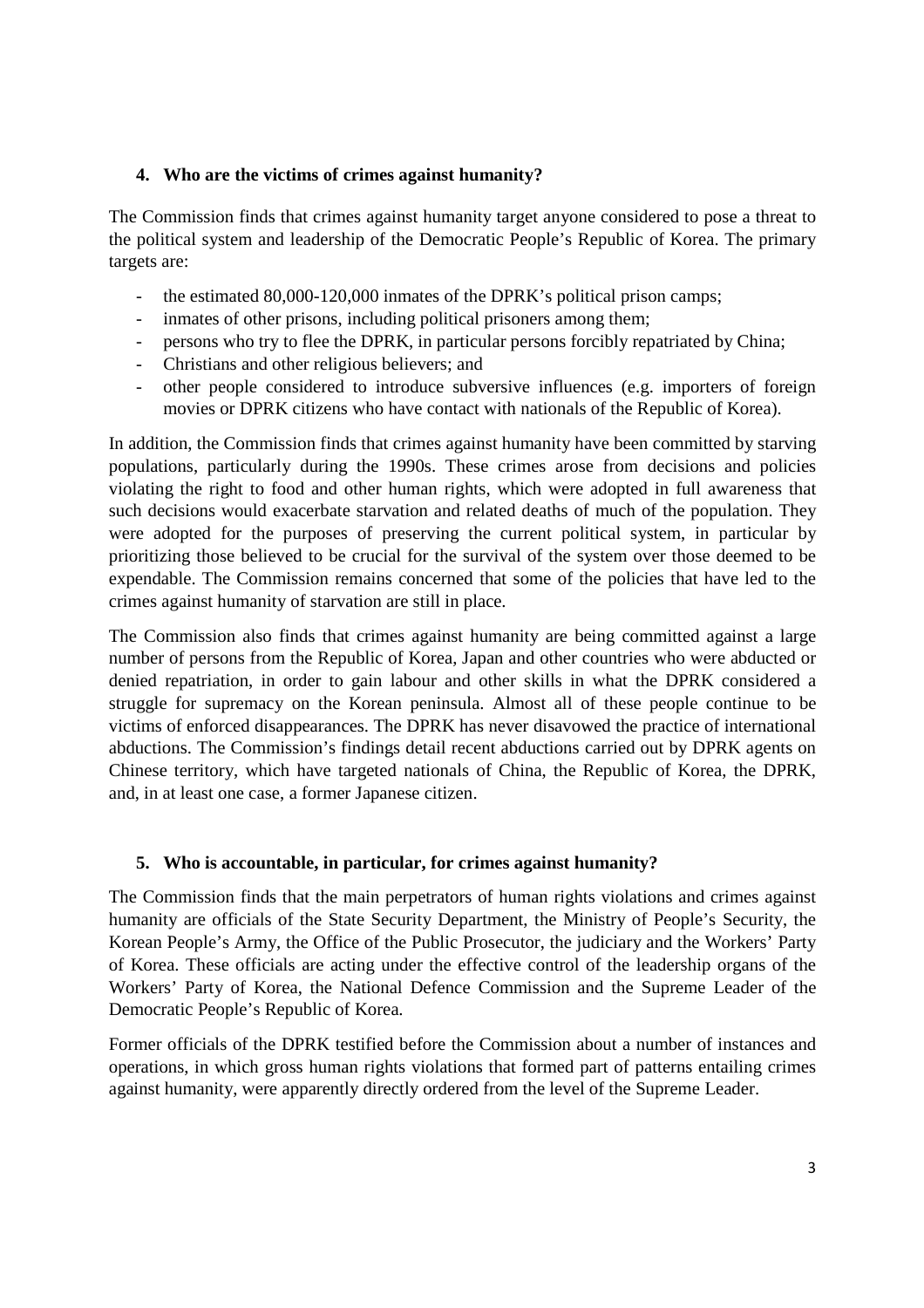Where the Commission received information on particular individuals implicated in human rights violations, it has recorded their names in a confidential database. The Commission has authorized the United Nations High Commissioner for Human Rights to provide access to the materials contained in the database to competent authorities to carry out credible investigations for purposes of ensuring accountability for crimes and other violations committed, establishing the truth about violations committed or implementing United Nations-mandated targeted sanctions against particular individuals or institutions.

On 20 January 2013, the Commission sent a letter to the Supreme Leader of the Democratic People's Republic of Korea, Kim Jong-un (the letter is reproduced in the Commission's main report, United Nations Document number: A/HRC/25/63, Annex I). The Commission shared its detailed findings with Kim Jong-un and urged him to take steps to prevent further crimes against humanity from being committed in the DPRK. The letter draws Mr. Kim's attention to the principle of command and superior responsibility under international criminal law.

According to the command responsibility principle, Supreme Leader Kim Jong-un incurs personal criminal responsibility if he knows that officials under his effective control commit crimes against humanity and fails to prevent such crimes and to ensure that perpetrators are brought to justice. This command responsibility can lead to criminal liability even if it could not be proven that Kim Jong-un ordered crimes against humanity.

The letter informs Mr. Kim that the Commission will recommend that the United Nations refer the situation in the Democratic People's Republic of Korea to the International Criminal Court "to render accountable all those, including possibly yourself, who may be responsible for the crimes against humanity" that the Commission found to take place in the DPRK.

#### **6. Has the Democratic People's Republic of Korea cooperated with the Commission?**

Despite numerous efforts to reach out to the DPRK, the Commission received no cooperation from the Democratic People's Republic of Korea. The Commission's requests to visit the country were ignored by the DPRK. The DPRK has taken the position that it "categorically rejects" the Commission and the Human Rights Council resolution establishing it.

#### **7. What evidence provides the basis for the findings of the Commission?**

In the absence of access to the Democratic People's Republic of Korea, the Commission conducted public hearings in Seoul (20-24 August 2013), Tokyo (29-30 August 2013), London (23 October 2013) and Washington, D.C. (30-31 October 2013). These hearings provided many hours of sobering testimony from more than 80 victims and other witnesses. They provided information of great specificity and detail, and the Commission has been deeply moved by their testimonies. The public hearings were attended by many observers and covered by scores of journalists whose reports appeared in hundreds of media outlets worldwide.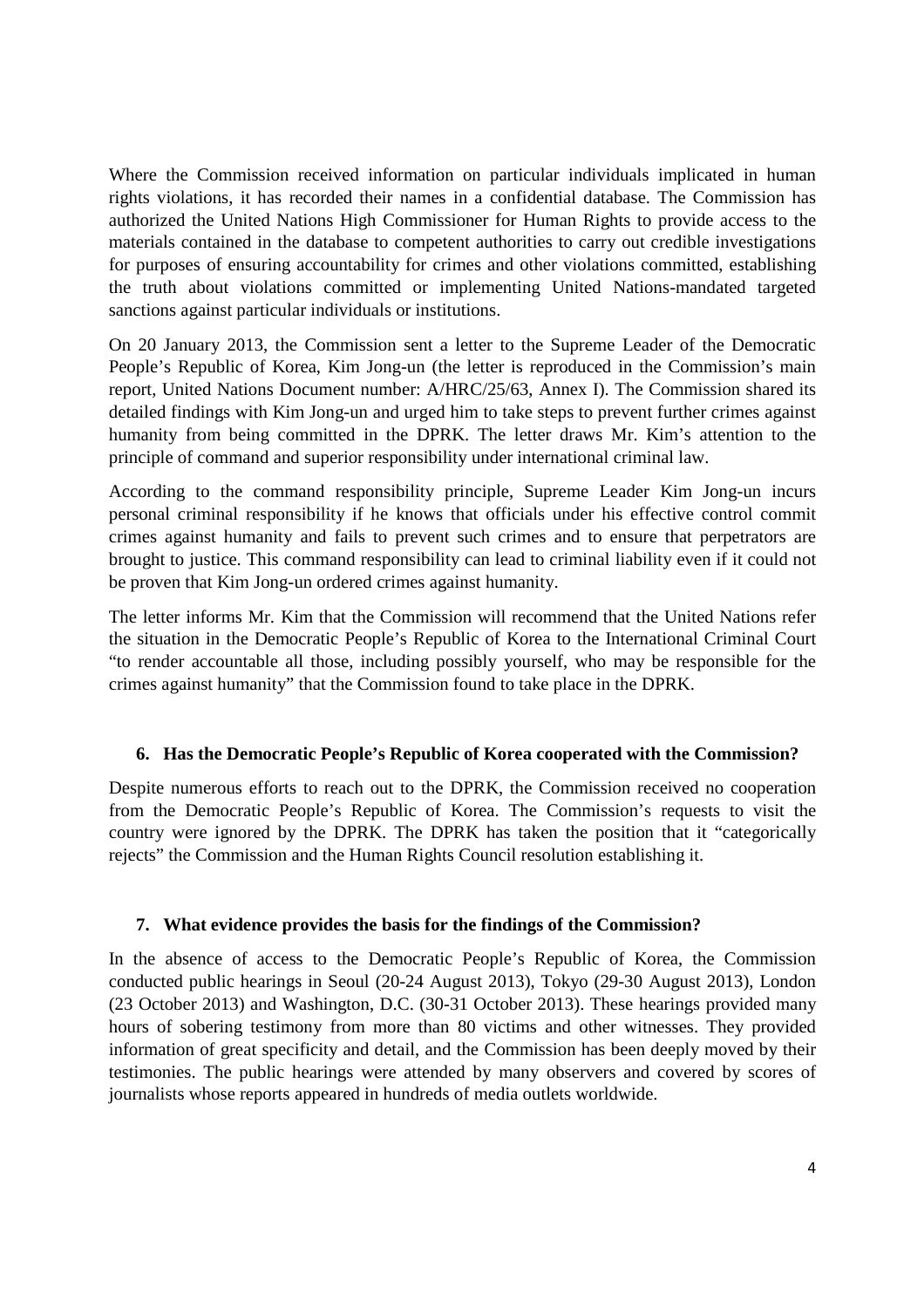Videos and transcripts of all public hearings can be found here: http://www.ohchr.org/EN/HRBodies/HRC/CoIDPRK/Pages/PublicHearings.aspx .

Invitations to the DPRK to attend the hearings received no reply. However, the DPRK's official news agency (Korean Central News Agency, KCNA) did react after the hearings began in Seoul, describing them as a slander and labeling the hearing participants as "human scum." The Commission challenged the DPRK to provide evidence to substantiate its claim of slander, but received no response.

In addition to its public hearings, the Commission conducted more than 240 confidential interviews with witnesses who were afraid to speak publicly due to the risk of reprisals against them or the family members who still live in the DPRK. Many of these witnesses were former officials of the DPRK and victims who recently fled the country.

The Commission also reviewed satellite images, internal documents brought out of the DPRK, videos, photographs and written materials, including 80 submissions from various sources.

In all cases, the Commission carefully assessed the credibility of the the source of information and only relied on information considered to be trustworthy. Patterns of violations described in the Commission's report are based on first-hand testimony from multiple witnesses, corroborated by other information. The detailed findings of the Commission provide hundreds of illustrative examples of many cases of human rights violations. Each of these cases is based on credible first-hand information, including public hearing testimony.

## **8. What standard of proof did the Commission of Inquiry apply to make its findings?**

In line with the practice followed by other United Nations commissions of inquiry, the Commission bases its findings on a "reasonable grounds" standard of proof. It concluded that there are reasonable grounds establishing that an incident or pattern of conduct had occurred whenever it was satisfied that it had obtained a reliable body of information, consistent with other material, based on which a reasonable and ordinarily prudent person would have reason to believe that such an incident or pattern of conduct had occurred.

The Commission is neither a judicial body, nor a prosecutor. It cannot make final determinations of individual responsibility for crimes against humanity. The Commission made findings on crimes against humanity where the body of testimony and other information gathered by it established reasonable grounds that crimes against humanity have been committed so as to merit a criminal investigation by a competent national or international organ of justice.

#### **9. What will happen after the Commission presents its report?**

The Commission will present its findings to the United Nations Human Rights Council in Geneva (Switzerland). The presentation of the report is scheduled for 17 March 2013.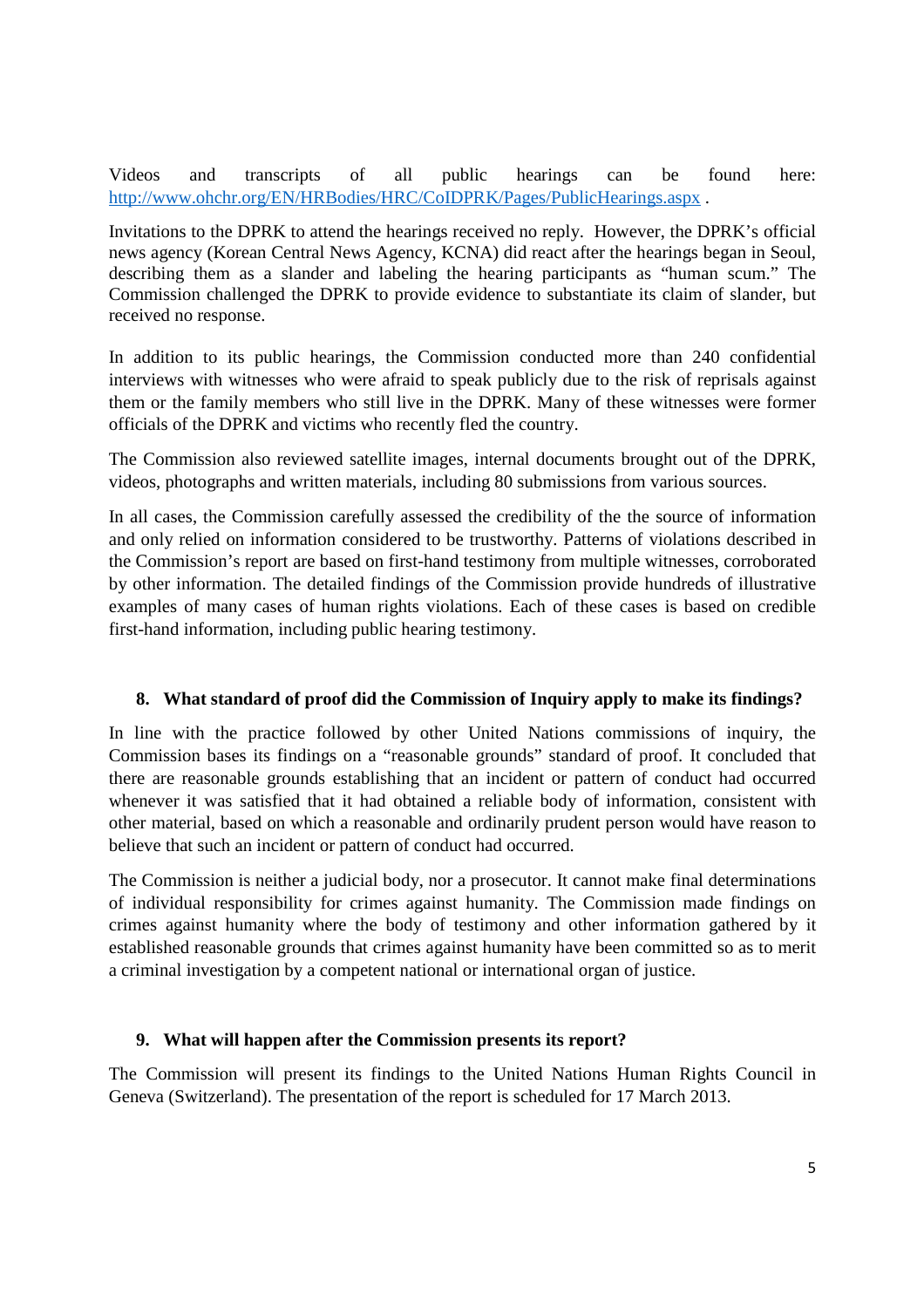The Commission considers that it has fully implemented the inquiry it was asked to carry out and therefore does not seek an extension of its mandate. As emphasized by Michael Kirby, the Chair of the Commission: "The responsibility now lies with the Member States of the United Nations to provide follow up to its recommendations and protect the population of the DPRK from further human rights violations and crimes against humanity."

In March 2013, the Human Rights Council already decided that it will transmit the Commission's report to the Secretary-General and other relevant bodies of the United Nations for appropriate action. In this regard, the Commission has formulated a number of recommendations directly addressed to the United Nations Security Council, the General Assembly, the Secretary-General and the High Commissioner for Human Rights.

#### **10. What recommendations does the Commission make to the DPRK?**

According to the Commission's findings and recommendations, the DPRK requires profound institutional reforms starting at the very top and centre of the nation's institutions. The political prison camps and entire structures of surveillance, indoctrination and repression that serve the sole purpose of committing human rights violations must be dismantled. In this regard, reform of the security and justice sectors alone would not be enough. The decision-making process underpinning them must be made more transparent and subject to effective checks and balances including by establishing an independent and impartial judiciary, a multi-party political system and elected people's assemblies at the local and central level that emerge from genuinely free and fair elections. The detailed recommendations of the Commission cover a number of specific matters, including:

- release of political prisoners,
- acknowledgment and dismantlement of the political prison camps,
- justice, penitentiary and security sector reform,
- moratorium on and abolition of the death penalty,
- independent media and access to information,
- human rights education and abolition of war propaganda and national hatred,
- freedom for Christians and other religious believers,
- abolition of discrimination on the basis of state-assigned social class and related surveillance,
- gender equality,
- access to the right to food, including through non-discriminatory policies, adjustment of public expenditure patterns and unimpeded international humanitarian access,
- lifting of the foreign and internal travel restrictions on ordinary citizens,
- clarification of the fate of victims of international enforced disappearances and their repatriation,
- reunification of separated families, and
- the prosecution of perpetrators of crimes against humanity as part of a comprehensive transitional justice process.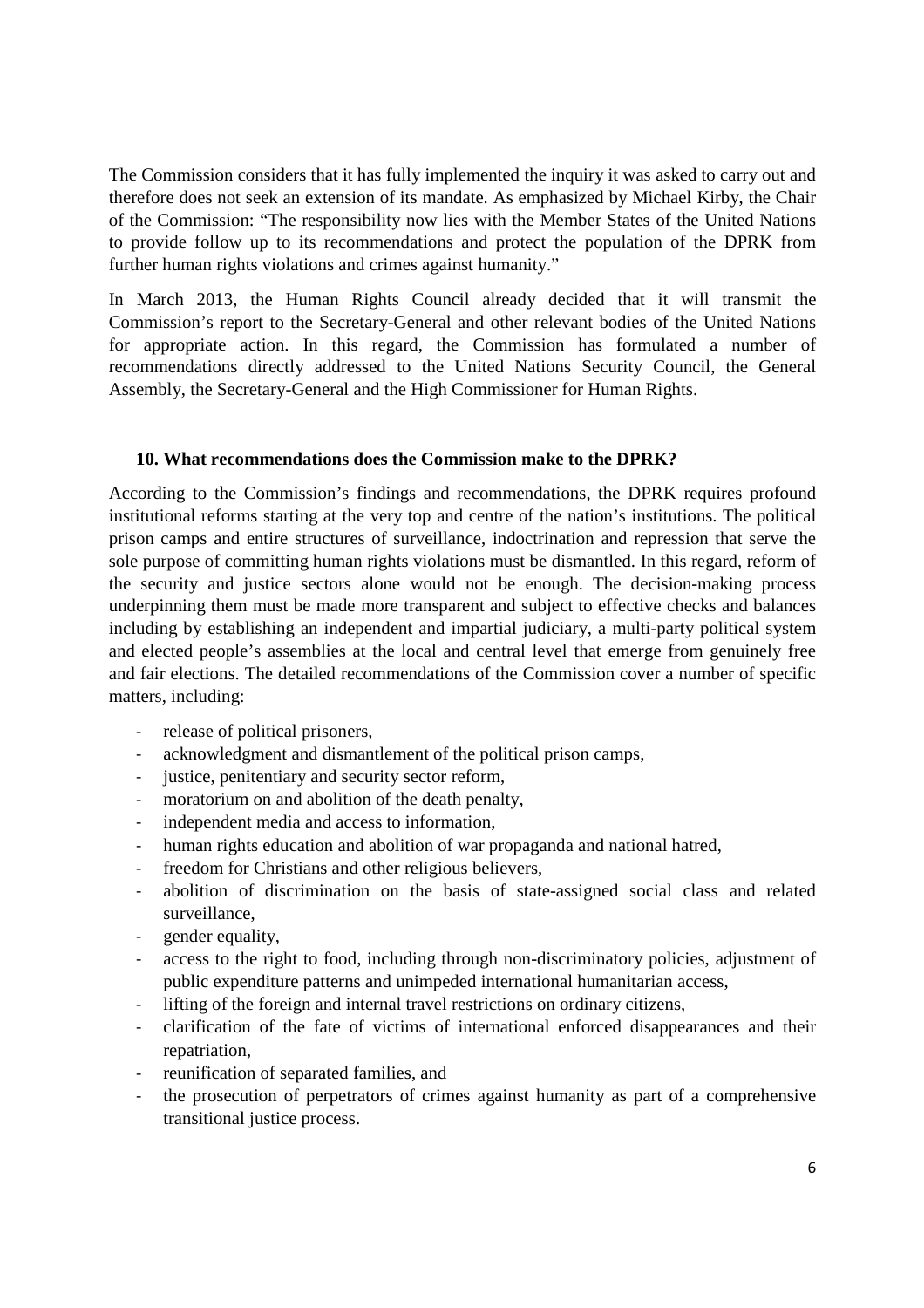## **11. What recommendations does the Commission make to the international community? What action should the Security Council take?**

The Commission underlines that the international community has the responsibility to protect the population of the DPRK from further crimes against humanity, because their own State manifestly fails to do so.

The Commission recommends a multi-faceted approach to implement this responsibility to protect. Urgent accountability measures should be combined with a reinforced human rights dialogue, the promotion of incremental change through more people-to-people contact and an inter-Korean agenda for reconciliation.

The United Nations must ensure that those most responsible for the crimes against humanity committed in the Democratic People's Republic of Korea are held accountable, because the DPRK is not willing to prosecute its own officials for carrying out State policy. The Commission recommends that the Security Council refer the situation in the Democratic People's Republic of Korea to the International Criminal Court so that those most responsible for crimes against humanity are brought to justice. The Commission also recommends that the Security Council impose targeted individual sanctions against those most responsible.

In addition, the world should continue to shine the spotlight on human rights violations in the DPRK. In this regard, the Commission recommends that the United Nations High Commissioner for Human Rights establish a field-based presence in the region to document human rights violations in the DPRK, in particular where they amount to crimes against humanity.

## **12. What is the view of the Commission on proposals to impose economic sanctions or to cut humanitarian aid to the DPRK?**

In the light of the dire social and economic situation of the general population, the Commission does not support sanctions imposed by the Security Council or introduced bilaterally that would target the population or the economy as a whole.

States should also not use the provision of food and other essential humanitarian assistance to impose economic or political pressure on the Democratic People's Republic of Korea. Humanitarian assistance should be provided in accordance with humanitarian and human rights principles, including the principle of non-discrimination. Aid should only be curbed to the extent that unimpeded international humanitarian access and related monitoring is not adequately guaranteed. Bilateral and multilateral providers of assistance should coordinate their efforts to ensure that adequate conditions of humanitarian access and related monitoring are provided by the Democratic People's Republic of Korea.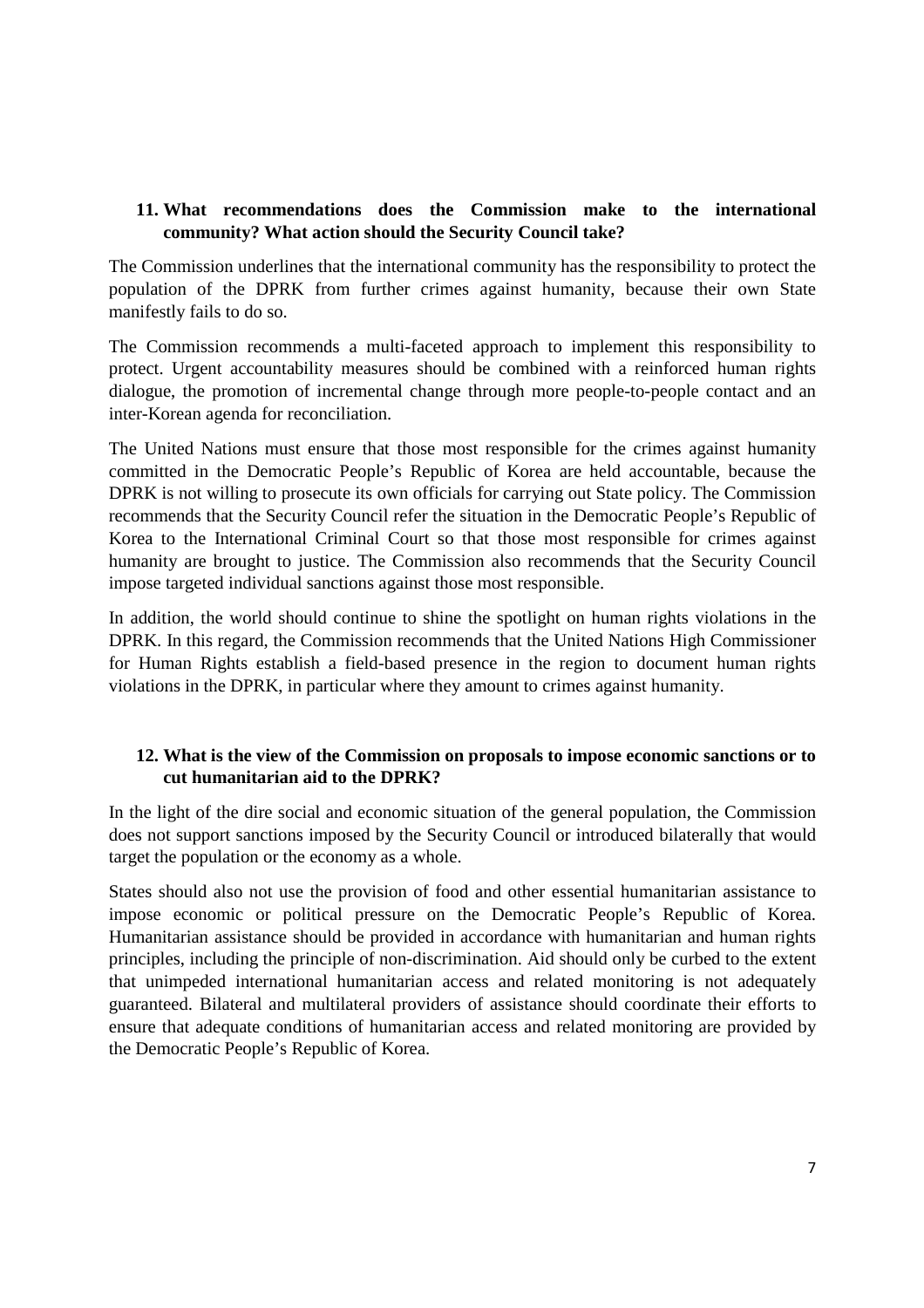#### **13. Has the Commission engaged with China?**

The Commission has continuously sought access to China in order to conduct inquiries, consult with relevant Government officials and visit parts of China bordering the Democratic People's Republic of Korea. On 20 November 2013, the Permanent Mission of China in Geneva informed the Secretariat that given the State's position on country-specific mandates, especially on the Korean peninsula, it would not be possible to extend an invitation to the Commission.

In a follow-up letter dated 16 December 2013, the Commission requested China to provide information on a number of issues of concern to the Commission, including the status of citizens of the Democratic People's Republic of Korea and their children in China, forced repatriations to and related information exchange with the Democratic People's Republic of Korea, trafficking in persons and abductions carried out by DPRK agents on Chinese territory. On 20 January 2014, the Commission shared its detailed findings with China and invited comments.

The Commission's letter of 16 December 2013 and subsequent correspondence received from China is reproduced in Annex II of the Commission's main report (A/HRC/25/63).

## **14. Do the findings of the Commission address concerns relating to China?**

 The Commission finds that officials from the Democratic People's Republic of Korea systematically subject persons repatriated by China to persecution, torture, prolonged arbitrary detention and, in some cases, sexual violence, including during invasive body searches. Repatriated women who are pregnant are subjected to forced abortions, and babies born to repatriated women are often killed. These practices are driven by racist attitudes towards interracial children of Koreans, and the intent to punish further women who have left the country and their assumed contact with Chinese men. Persons found to have been in contact with officials or nationals from the Republic of Korea or with Christian churches may be forcibly "disappeared" into political prison camps, imprisoned in ordinary prisons or even summarily executed.

Despite the gross human rights violations awaiting repatriated persons, China pursues a rigorous policy of forcibly repatriating citizens of the Democratic People's Republic of Korea who cross the border illegally. According to the Commission, many such DPRK nationals are entitled to international protection as refugees. Forced repatriations also violate China's international obligation to respect the principle of non-refoulement under international refugee and human rights law. In some cases, Chinese officials also appear to provide information on those apprehended to their counterparts in the DPRK. In its letter of 16 December 2013, the Commission urged the Government of China to caution relevant officials that such conduct could amount to the aiding and abetting of crimes against humanity where repatriations and information exchanges are specifically directed towards or have the purpose of facilitating the commission of crimes against humanity in the DPRK.

Discrimination against women in the DPRK, as well as the prospect of refoulement from China, make women extremely vulnerable being trafficked into forced marriages or prostitution under coercive circumstances in China. An estimated 20,000 children born to women from the